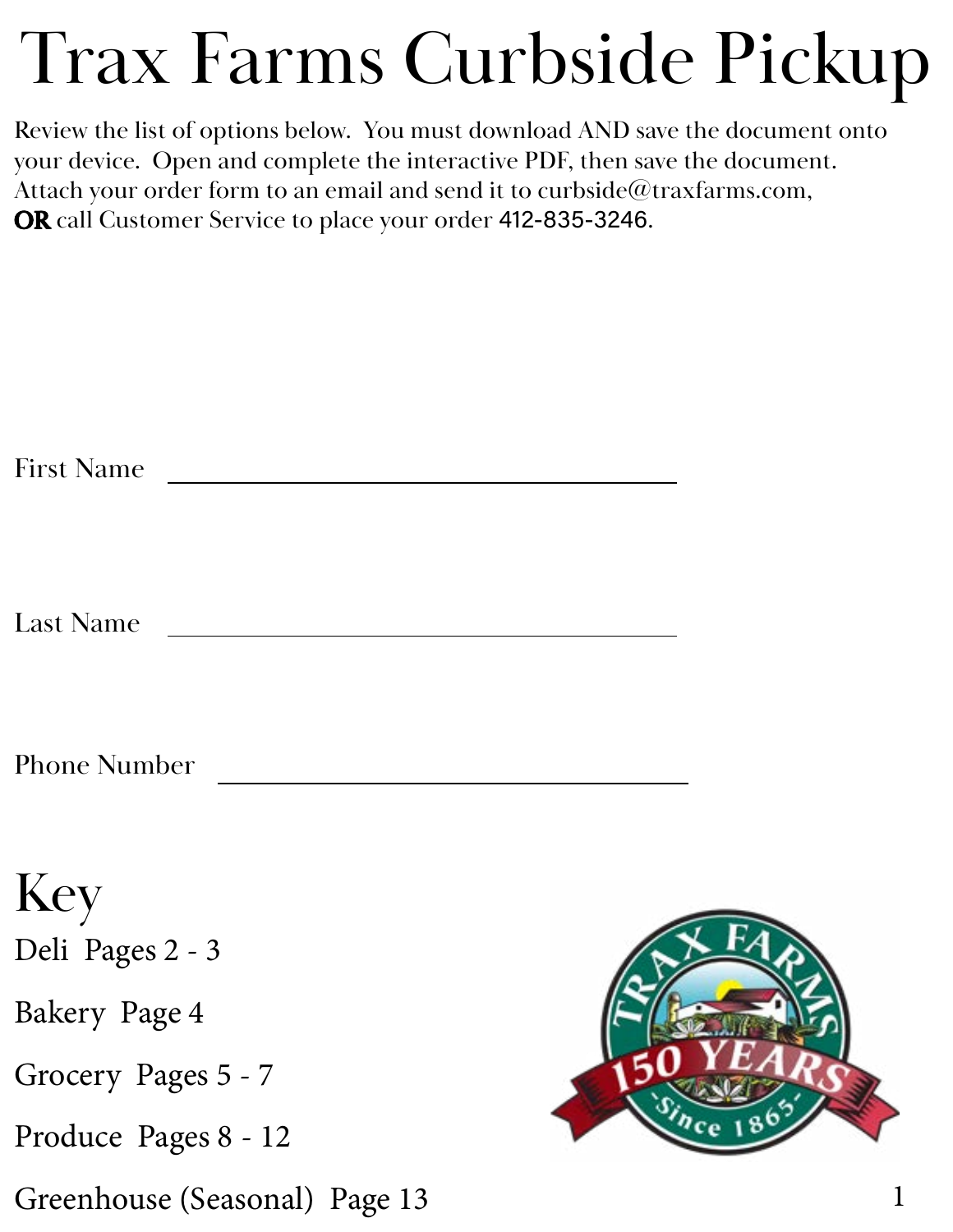| Deli                                      |            |          |
|-------------------------------------------|------------|----------|
| Albert's Home Baked Ham                   | \$8.99 lb  | Quantity |
| Isaly's Chopped Ham                       | \$5.99 lb  | Quantity |
| Boar's Head Oven Gold Turkey              | \$11.99 lb | Quantity |
| Eckrich Hard Salami                       | \$8.99 lb  | Quantity |
| Land O'Lakes Yellow American Cheese       | $$7.99$ lb | Quantity |
| <b>Bella Francisco Domestic Provolone</b> | $$7.99$ lb | Quantity |
| <b>Pearl Valley Domestic Swiss</b>        | \$8.99 lb  | Quantity |
| Boar's Head Vermont Cheddar               | \$10.99 lb | Quantity |
| Boar's Head Honey Maple Ham               | \$10.99 lb | Quantity |
| Boar's Head Sliced Pepperoni 6oz pkg      | \$4.99     | Quantity |
| Albert's Bun Length Franks 16oz pkg       | \$4.49     | Quantity |
| Albert's Skinless Kielbasa 14oz pkg       | \$5.99     | Quantity |
| Cole Slaw                                 | \$4.99 lb  | Quantity |
| Linguini Salad                            | \$5.99 lb  | Quantity |
| Ham Salad                                 | $$7.99$ lb | Quantity |
| Chicken Salad                             | \$8.99 lb  | Quantity |
| Potato Salad                              | \$4.99 lb  | Quantity |
| Macaroni Salad                            | \$4.99 lb  | Quantity |
| Trax Club - Toasted                       | \$7.99     | Quantity |
| Farm House Sandwich                       | \$7.99     | Quantity |
| Italian Hero                              | \$7.99     | Quantity |
| Country Hoagie                            | \$7.99     | Quantity |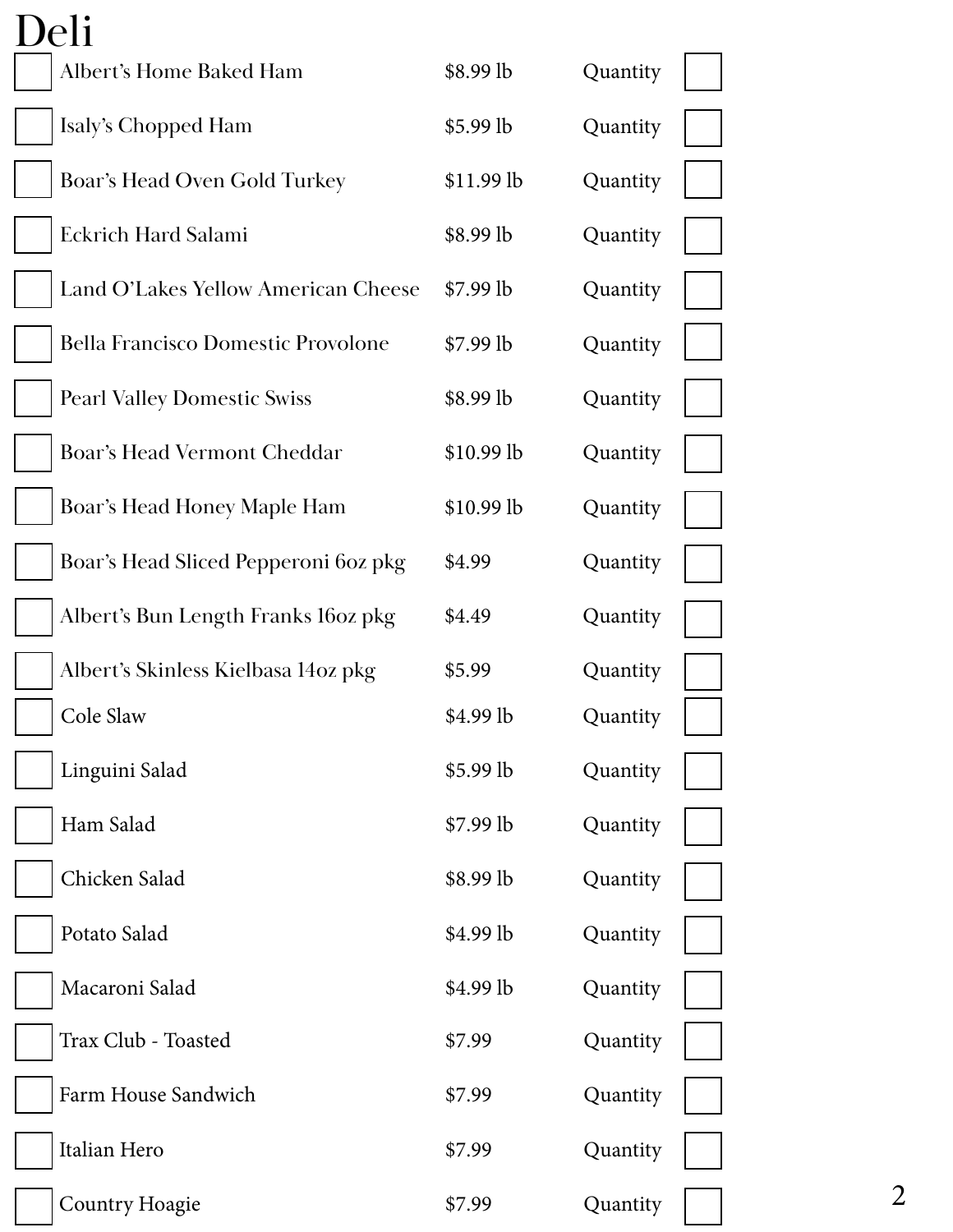| Grade A Large Eggs - Dozen                                          | \$3.79               | Quantity |
|---------------------------------------------------------------------|----------------------|----------|
| Troyer Salted Butter 160z pkg                                       | \$3.99               | Quantity |
| Schneider's Orange Juice 59oz                                       | \$3.79               | Quantity |
| Schneider's Milk 2% - Gallon                                        | \$4.05               | Quantity |
| Schneider's Milk 2% - 1/2 Gallon                                    | \$2.29               | Quantity |
| Schneider's Milk Vitamin D - Gallon                                 | \$4.25               | Quantity |
| Schneider's Milk Vitamin D - ½ Gallon                               | \$2.49               | Quantity |
| Schneider's Milk Skim - Gallon                                      | \$3.85               | Quantity |
| Schneider's Milk Skim - ½ Gallon                                    | \$2.19               | Quantity |
| Schneider's Half & Half - Quart                                     | \$3.49               | Quantity |
| Schneider's Half & Half - Pint                                      | \$1.95               | Quantity |
| Country Style Gourmet Handmade Pizza Shells<br>Small Round - 3 pack | \$3.99               | Quantity |
| Large Round - 2 pack                                                | \$4.99               | Quantity |
| Large Rectangle                                                     | \$3.89               | Quantity |
| Chicken Noodle Soup - Available Daily                               | 16oz - \$4.99 Ounces |          |
|                                                                     |                      |          |
|                                                                     | 32oz - \$7.99 Ounces |          |
| Stuffed Pepper Soup - Available Tuesdays                            | 16oz - \$4.99 Ounces |          |
|                                                                     | 32oz - \$7.99 Ounces |          |
| Lobster Bisque Soup - Available Fridays                             | 16oz - \$4.99 Ounces |          |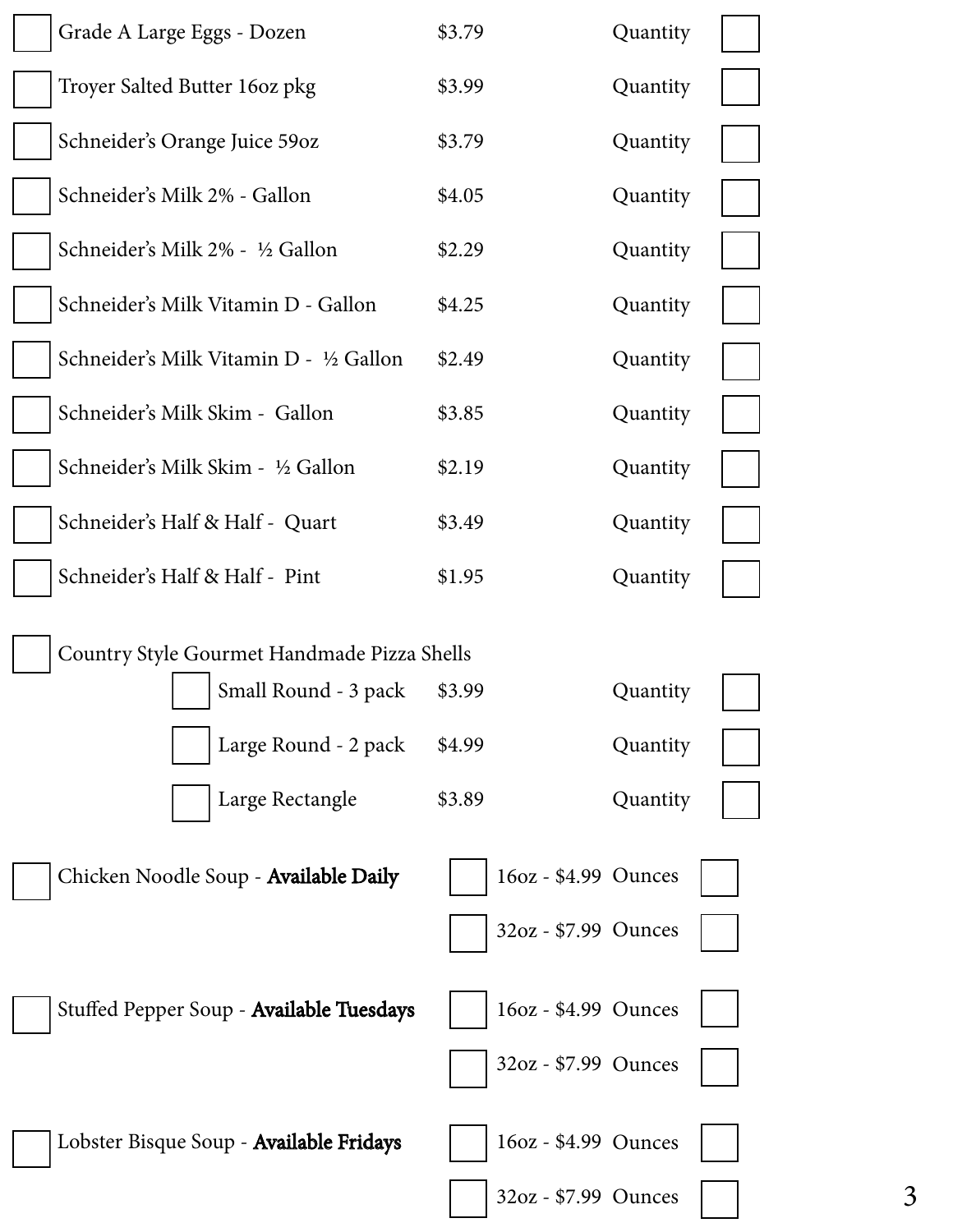## Bakery

| <b>Butter Cookies - 10 Pack</b>       | \$5.29 | Quantity |
|---------------------------------------|--------|----------|
| Jenny Lee Cinnamon Swirl Bread 180z   | \$4.99 | Quantity |
| Zucchini Seasonal Homemade Bread      | \$4.99 | Quantity |
| Cinnamon Seasonal Homemade Bread      | \$4.99 | Quantity |
| Banana Nut Seasonal Homemade Bread    | \$4.99 | Quantity |
| Chocolate Chip Cookies - Dozen        | \$4.99 | Quantity |
| Peanut Butter Cookies - Dozen         | \$4.99 | Quantity |
| Brownie Cookies - Dozen               | \$4.99 | Quantity |
| Hershey's Almond Joy - 1/2 Dozen      | \$6.59 | Quantity |
| Oatmeal Raisin - Dozen                | \$5.19 | Quantity |
| Mini Gobs Vanilla - 6 Per Container   | \$3.99 | Quantity |
| Mini Gobs Chocolate - 6 Per Container | \$3.99 | Quantity |
| Large Gob - Vanilla                   | \$1.99 | Quantity |
| Large Gob - Chocolate                 | \$1.99 | Quantity |
| Split Top Sandwich Rolls - 4 Per pkg  | \$2.49 | Quantity |
| Hamburger Buns - 8 Per pkg            | \$3.29 | Quantity |
| Hot Dog Buns - 8 Per pkg              | \$2.99 | Quantity |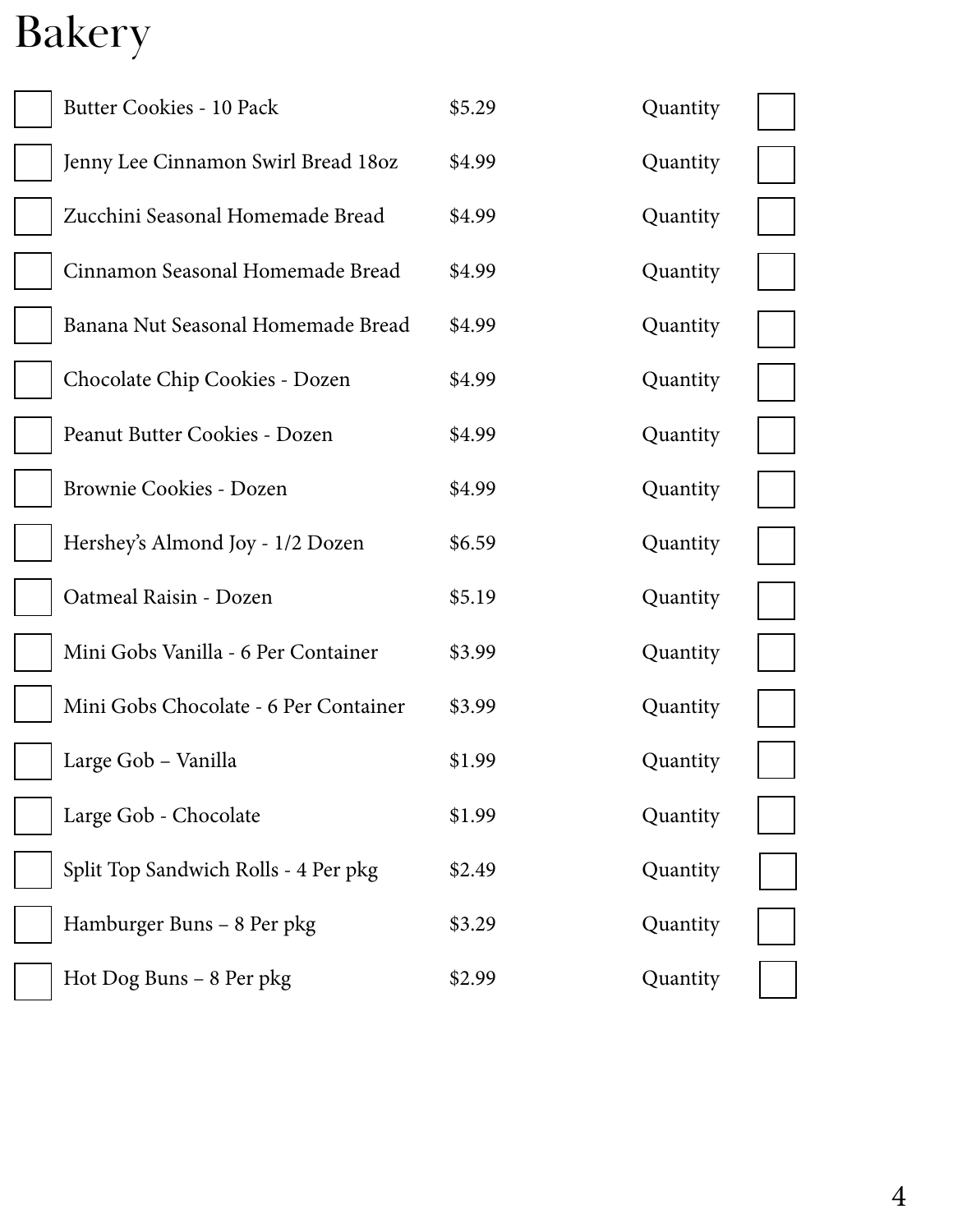Grocery

#### $TF = Tax \, Farms$

| Delallo Light Red Kidney Beans 15.5oz | \$1.99 | Quantity |  |
|---------------------------------------|--------|----------|--|
| Delallo Chick Peas 15.5oz             | \$1.99 | Quantity |  |
| Delallo Gnocchi 16oz                  | \$3.59 | Quantity |  |
| Delallo Fettuccine 1lb                | \$2.99 | Quantity |  |
| Delallo Vodka Sauce 24oz              | \$3.29 | Quantity |  |
| Delallo Traditional Sauce 24oz        | \$3.29 | Quantity |  |
| Delallo Meat Sauce 24oz               | \$3.29 | Quantity |  |
| Delallo Tomato Paste 60z              | .99    | Quantity |  |
| Delallo Tomato Sauce 29oz             | \$2.59 | Quantity |  |
| Delallo Pizza Sauce 14oz              | \$2.29 | Quantity |  |
| Delallo Spaghetti 1lb                 | \$2.99 | Quantity |  |
| Delallo Farfalle 1lb                  | \$2.99 | Quantity |  |
| Amish Wedding Baby Beets 160z         | \$4.99 | Quantity |  |
| Breton Crackers - Regular 80z         | \$3.49 | Quantity |  |
| Breton Crackers - Mini 80z            | \$3.49 | Quantity |  |
| Oyster Crackers 80z                   | \$3.99 | Quantity |  |
| Carba Nada Low Carb Noodles 10oz      | \$4.29 | Quantity |  |
| Wide Egg Noodles Amish Kitchens 12oz  | \$2.99 | Quantity |  |
| Sugar 32oz                            | \$2.99 | Quantity |  |
| <b>Original Pretzel Crisps</b>        | \$3.49 | Quantity |  |
| Sour Dough Pretzel Crisps             | \$3.49 | Quantity |  |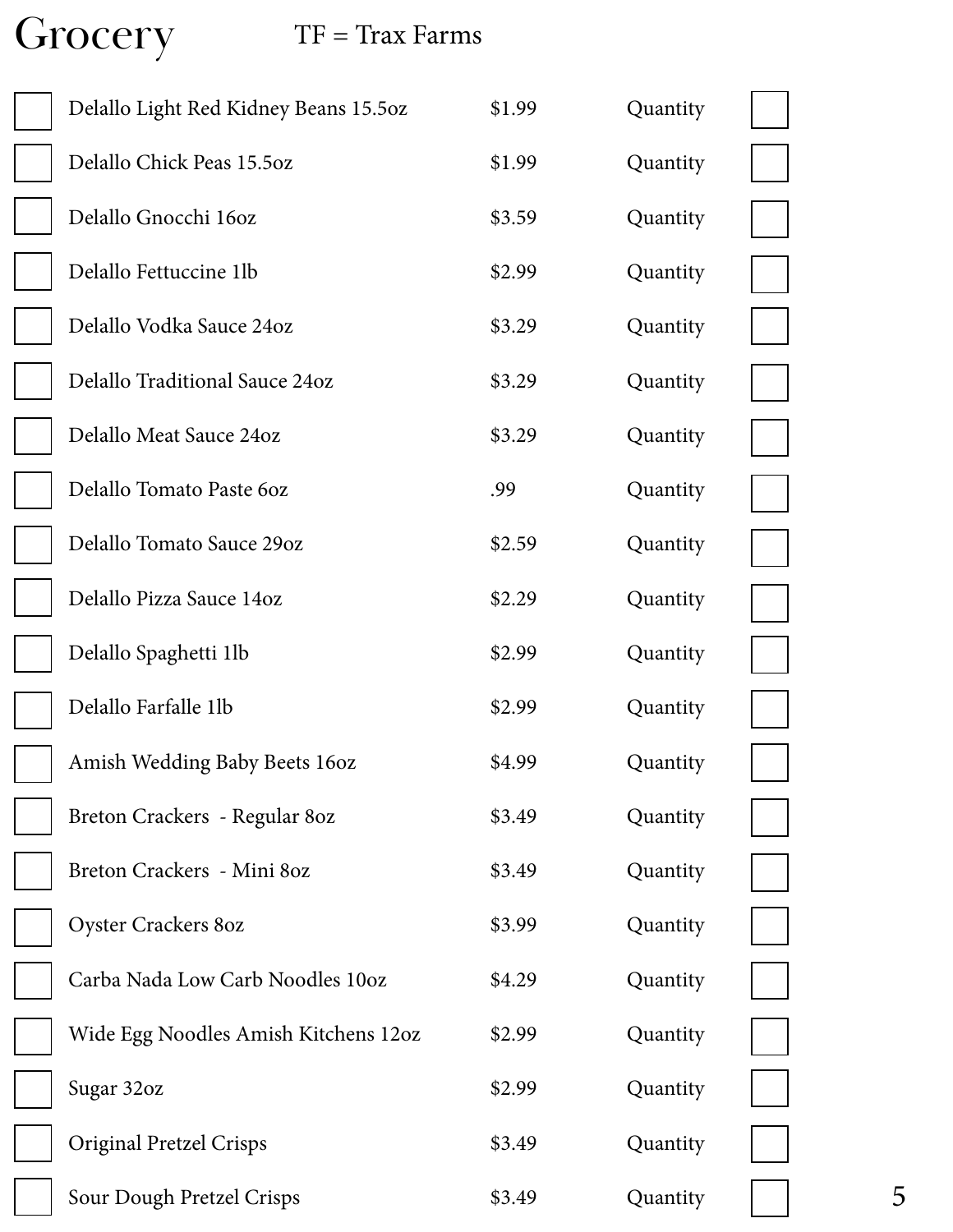| Ritz Crackers 10.3oz                                        | \$4.49 | Quantity |  |
|-------------------------------------------------------------|--------|----------|--|
| Lays Classic Chips 80z                                      | \$3.79 | Quantity |  |
| Nacho Cheese Doritos 9.75oz                                 | \$4.29 | Quantity |  |
| TF Ranch Lovers Dressing 12oz                               | \$5.59 | Quantity |  |
| TF Creamy Vidalia Onion Dressing 12oz                       | \$5.59 | Quantity |  |
| TF Apple Butter 12oz                                        | \$3.99 | Quantity |  |
| TF No Sugar Apple Butter 90z                                | \$5.29 | Quantity |  |
| TF 100% Pure Honey 12oz                                     | \$9.99 | Quantity |  |
| TF BBQ Sauce 15oz                                           | \$4.99 | Quantity |  |
| TF Apple Butter BBQ Sauce 15oz                              | \$5.99 | Quantity |  |
| Jif Peanut Butter 12oz                                      | \$2.99 | Quantity |  |
| Hellman's Mayonnaise 15oz                                   | \$4.99 | Quantity |  |
| Heinz Ketchup 20oz                                          | \$3.29 | Quantity |  |
| Heinz Yellow Mustard 20oz                                   | \$2.99 | Quantity |  |
| Heinz Sweet Relish 10oz                                     | \$1.99 | Quantity |  |
| Evelyns Edibles Chicken Noodle Soup Mix                     | \$7.49 | Quantity |  |
| Evelyns Edibles Wedding Soup Mix                            | \$7.49 | Quantity |  |
| Evelyns Edibles Potato Soup Mix                             | \$7.49 | Quantity |  |
| TF Strawberry Preserves 160z                                | \$6.99 | Quantity |  |
| Country Kettle Seedless Blackberry Preserves 160z \$4.99    |        | Quantity |  |
| Country Kettle Seedless Red Raspberry Preserves 160z \$4.99 |        | Quantity |  |
| Country Kettle Hot Pepper Jelly 160z                        | \$4.99 | Quantity |  |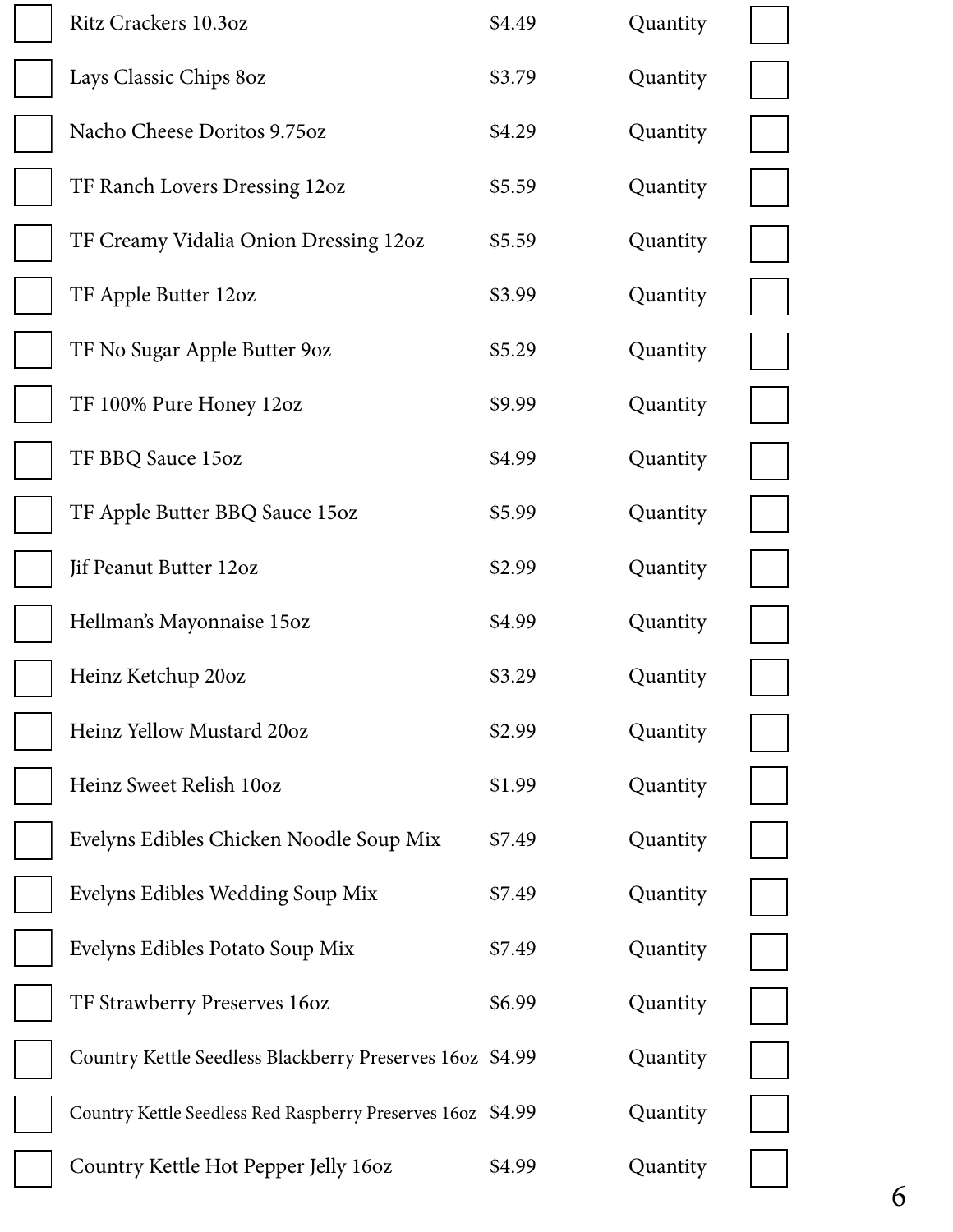| Sarris Chocolate Covered Pretzels 80z | \$12.95 | Quantity |  |
|---------------------------------------|---------|----------|--|
| Near East Wild Rice Mix               | \$2.49  | Quantity |  |
| Beef Stock 32oz                       | \$4.99  | Quantity |  |
| Chicken Stock 32oz                    | \$4.99  | Quantity |  |
| <b>Unsalted Vegetable Stock 32oz</b>  | \$4.99  | Quantity |  |
| Sliced Peaches Amish Wedding 32oz     | \$6.99  | Quantity |  |
| <b>Blueberry Pancake Mix 24oz</b>     | \$4.29  | Quantity |  |
| TF Buttermilk Pancake Mix 16oz        | \$5.49  | Quantity |  |
| Honey Buckwheat Pancake Mix 24oz      | \$4.29  | Quantity |  |
| Rustic Rock Maple Syrup - 500ml       | \$12.99 | Quantity |  |
| TF Salso con Queso Dip 15oz           | \$5.99  | Quantity |  |
| TF Monterey Jack con Queso Dip 15oz   | \$5.99  | Quantity |  |
| Mild Salsa Amish Wedding 14.5oz       | \$3.99  | Quantity |  |
| Hot Salsa Amish Wedding 14.5oz        | \$3.99  | Quantity |  |
| Kettle Korn Keystone Small            | \$6.00  | Quantity |  |
| Tortilla Chips Margaritaville         | \$3.99  | Quantity |  |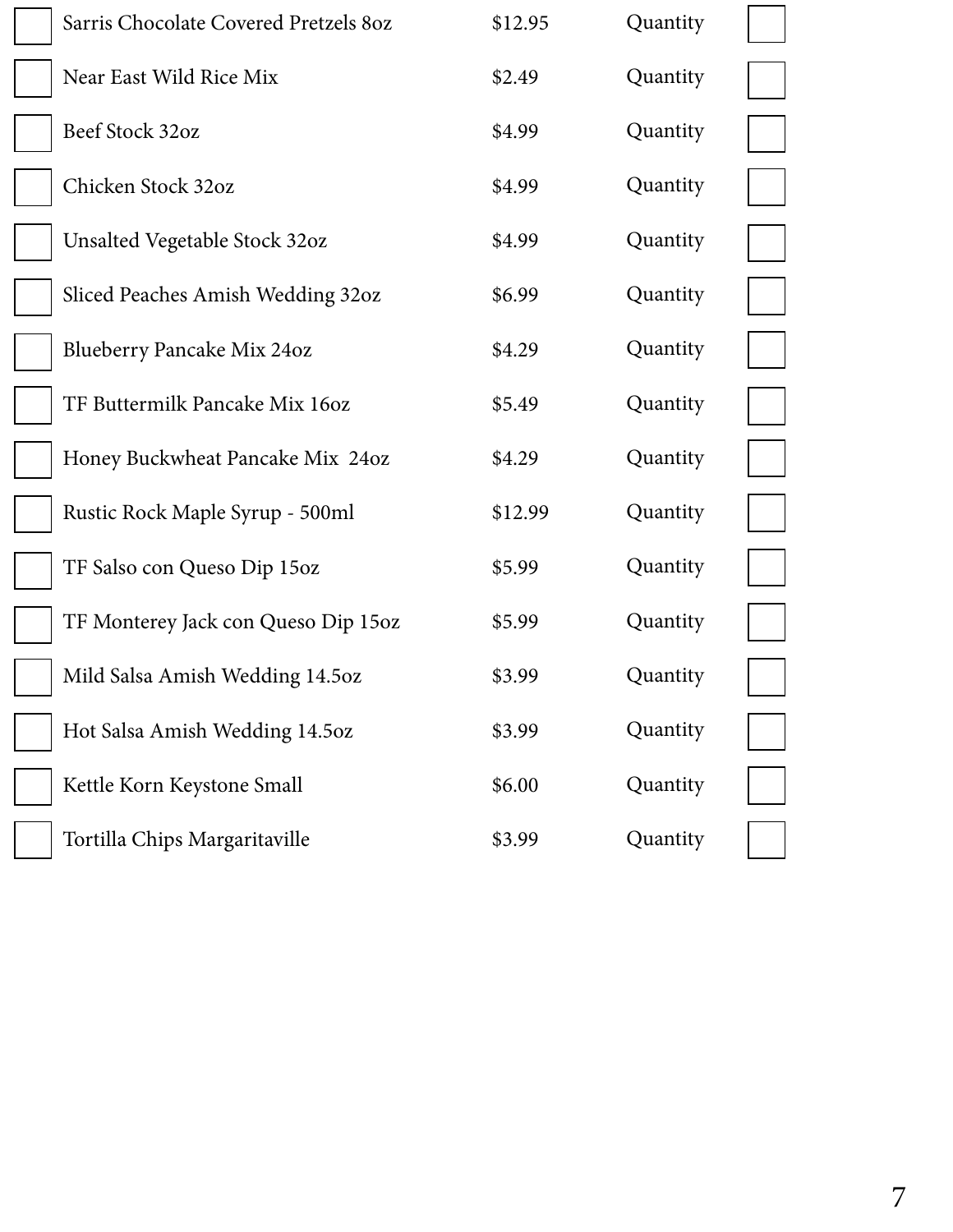Produce Curbside Prices are for Tuesday 12/8 only. Prices will be different on Friday 12/11.

#### Hot Buys

| Blueberries                | \$2.99 pint  | Quantity |
|----------------------------|--------------|----------|
|                            |              |          |
|                            |              |          |
| Vegetables                 |              |          |
| Asparagus                  | \$3.99 bunch | Quantity |
| Green Beans                | $$2.99$ lb   | Quantity |
| Beets - Loose              | \$1.99 lb    | Quantity |
| Broccoli                   | \$3.99 bunch | Quantity |
| <b>Brussel Sprouts</b>     | \$2.99 lb    | Quantity |
| Cabbage - Red              | \$1.49 lb    | Quantity |
| Cabbage - Green            | .99 lb       | Quantity |
| Carrots - 1lb bag          | \$1.29 each  | Quantity |
| Carrots - Baby cut 1lb bag | \$1.99 each  | Quantity |
| Carrots - 2lb bag          | \$1.99 each  | Quantity |
| Cauliflower                | \$3.99 each  | Quantity |
| Celery                     | \$1.99 each  | Quantity |
| Cucumbers                  | \$1.29 each  | Quantity |
| Eggplant                   | \$2.49 each  | Quantity |
| Garlic                     | \$4.99 lb    | Quantity |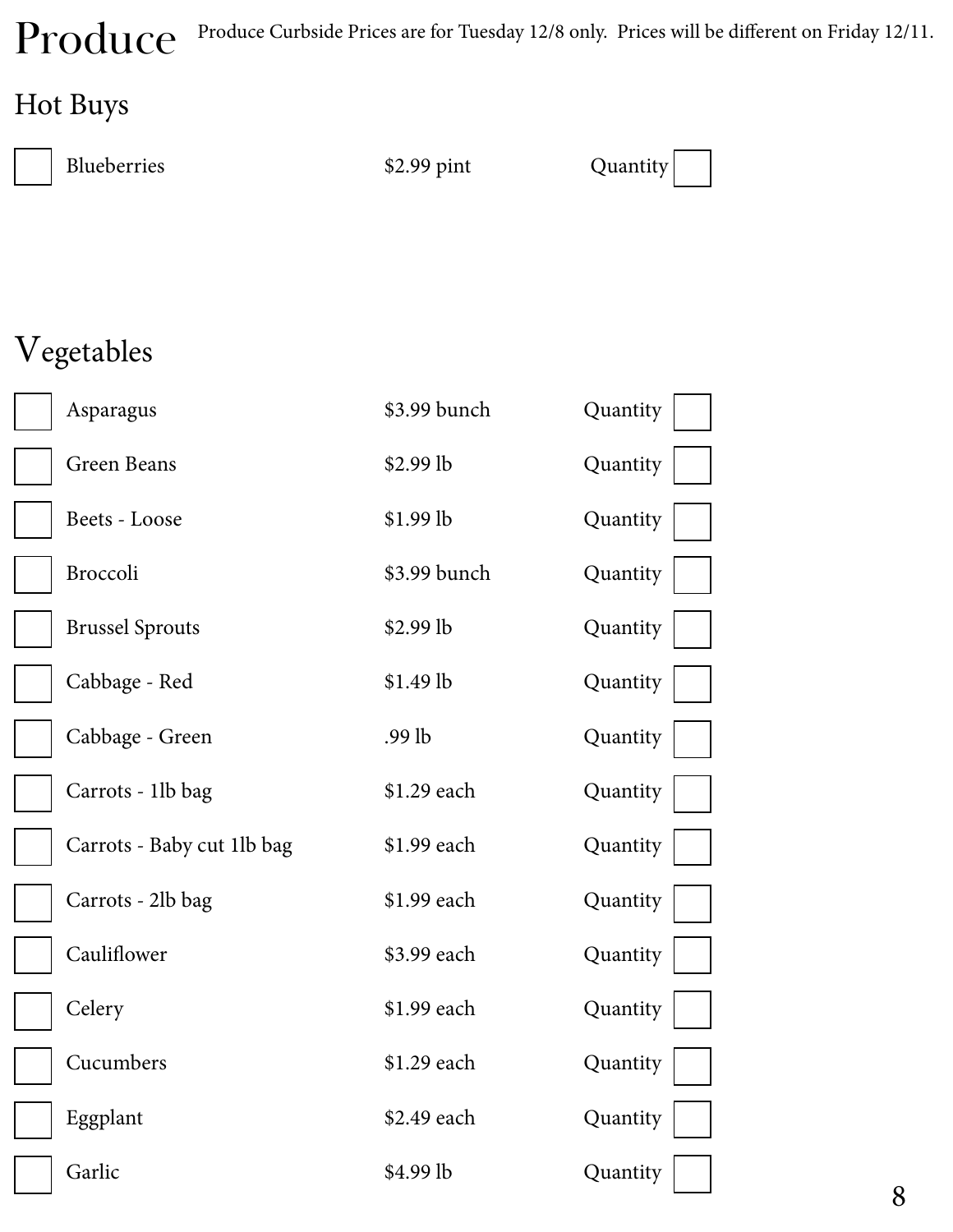| Parsley – Curly                | \$1.49 bunch  | Quantity |
|--------------------------------|---------------|----------|
| Cilantro                       | $$1.49$ bunch | Quantity |
| <b>Boston</b> lettuce          | $$2.99$ lb    | Quantity |
| Green Leaf Lettuce             | $$2.99$ lb    | Quantity |
| Iceberg Lettuce                | \$2.49 each   | Quantity |
| Red Leaf Lettuce               | $$2.99$ lb    | Quantity |
| Romaine Lettuce                | $$2.99$ lb    | Quantity |
| <b>Green Onions</b>            | .99 each      | Quantity |
| <b>Red Onions</b>              | $$1.69$ lb    | Quantity |
| Spanish Onions                 | $$1.69$ lb    | Quantity |
| Yellow 3lb Onions              | \$2.99 bag    | Quantity |
| Jumbo White Onions             | $$1.69$ lb    | Quantity |
| <b>Sweet Onions</b>            | $$1.69$ lb    | Quantity |
| Shallots                       | \$3.99 lb     | Quantity |
| Parsnips                       | $$2.99$ lb    | Quantity |
| White Ohio Potatoes 5lb bag    | \$3.99 bag    | Quantity |
| Idaho/ Russet Potatoes 5lb bag | \$3.99 bag    | Quantity |
| <b>Red Potatoes</b>            | \$1.19 lb     | Quantity |
| <b>Red Creamers Potatoes</b>   | $$1.99$ lb    | Quantity |
| <b>Idaho Potatoes</b>          | $.99$ lb      | Quantity |
| <b>Sweet Potatoes</b>          | $$2.99$ lb    | Quantity |
| Yams                           | \$1.19 lb     | Quantity |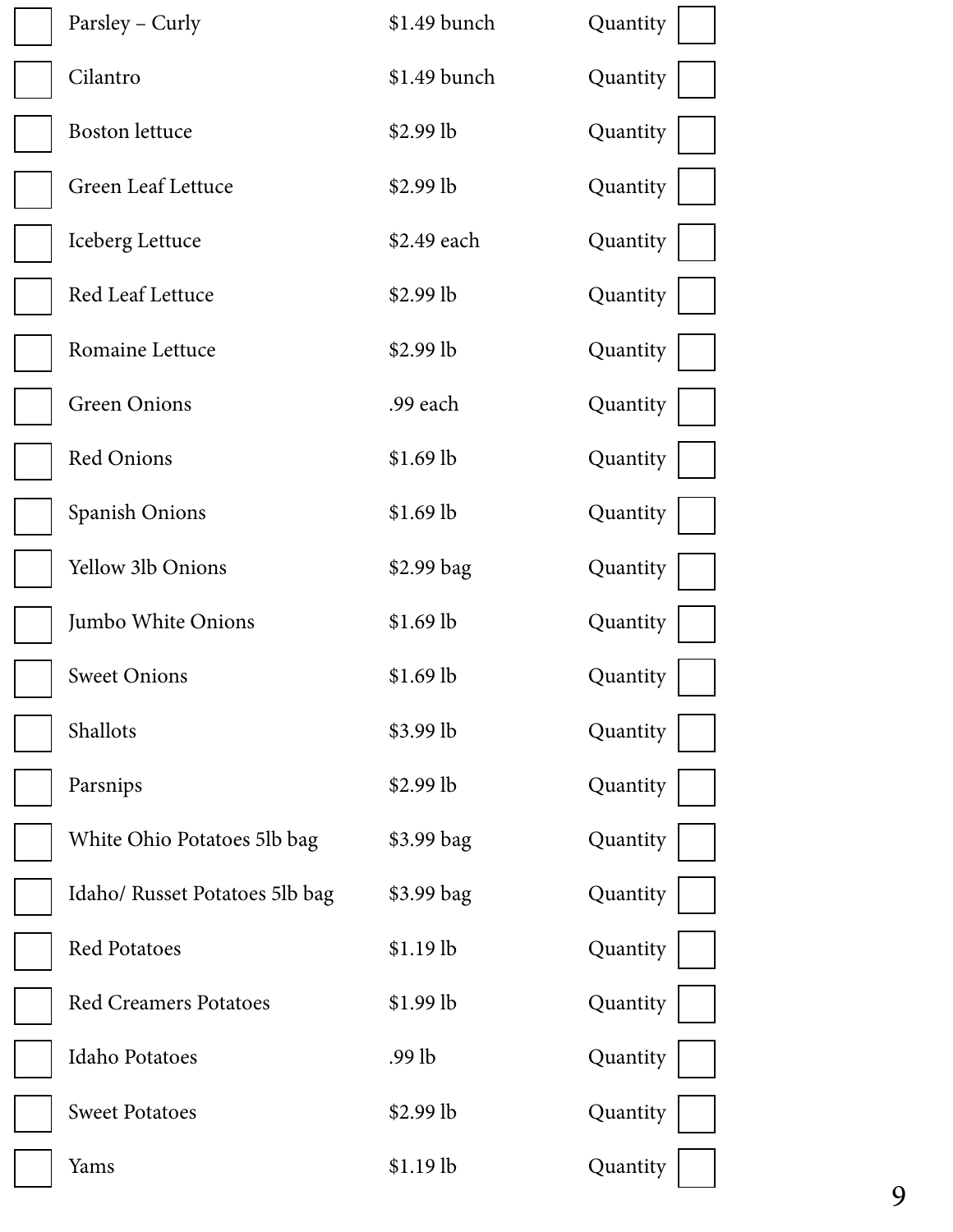| Large Green Pepper           | \$1.49 each | Quantity |
|------------------------------|-------------|----------|
| XL Red Pepper                | \$1.99 each | Quantity |
| <b>XL Yellow Pepper</b>      | \$1.99 each | Quantity |
| XL Hot Pepper                | $$3.99$ lb  | Quantity |
| <b>XL Orange Pepper</b>      | \$1.99 each | Quantity |
| 1lb Radish                   | \$2.49 each | Quantity |
| <b>Baby Spinach</b>          | \$2.99 each | Quantity |
| Acorn Squash                 | \$1.99 lb   | Quantity |
| <b>Butternut Squash</b>      | \$1.99 lb   | Quantity |
| Spaghetti Squash             | $$1.99$ lb  | Quantity |
| Zucchini                     | \$1.99 lb   | Quantity |
| <b>Beefsteak Tomatoes</b>    | $$2.99$ lb  | Quantity |
| Grape Tomatoes - pint        | \$2.99 each | Quantity |
| Roma Tomatoes                | \$2.99 lb   | Quantity |
| <b>Cluster Vine Tomatoes</b> | $$2.99$ lb  | Quantity |
| Turnips                      | \$1.49 lb   | Quantity |
| Mary Mushrooms               | \$2.99 each | Quantity |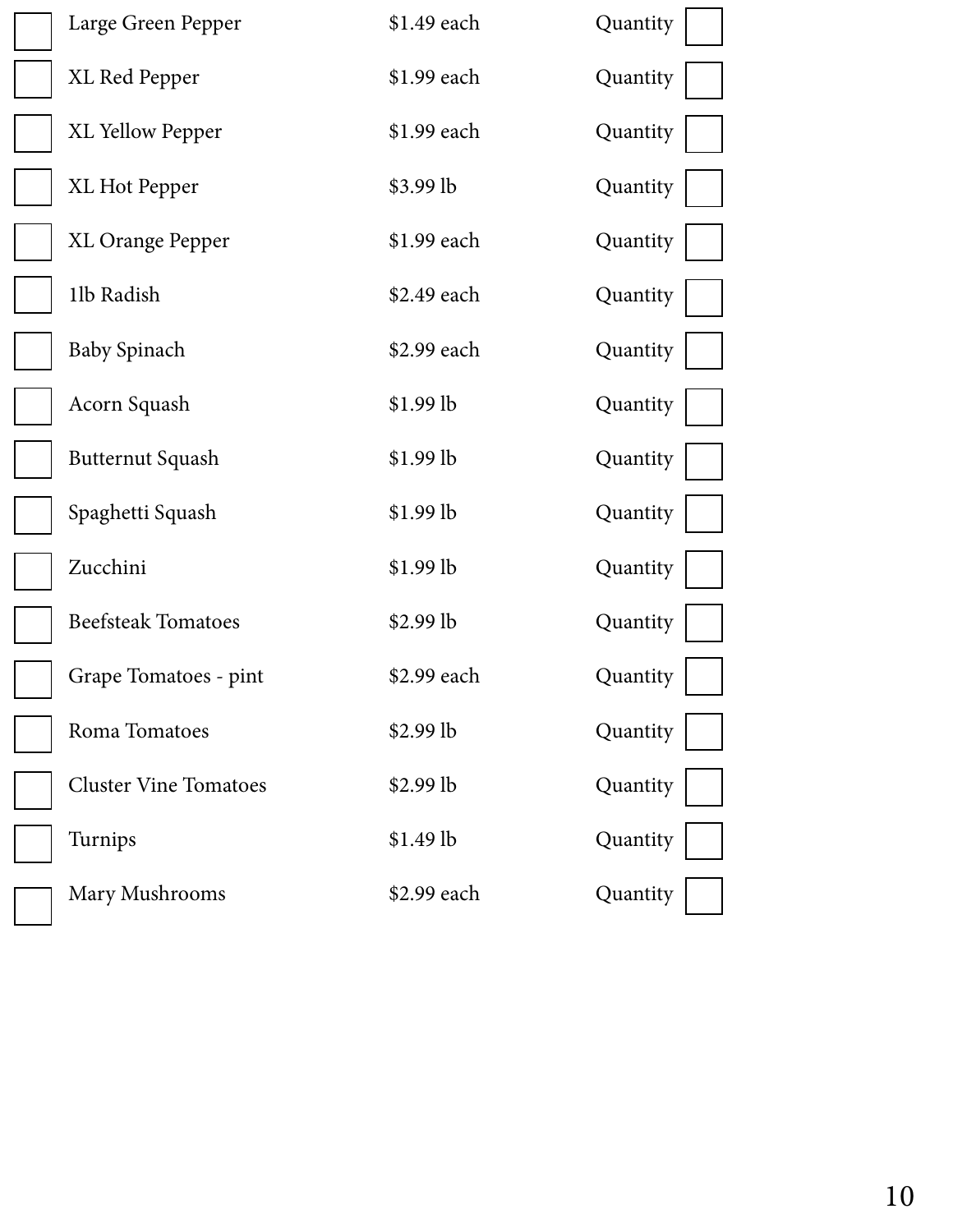#### Fruit

Apples are sold by the pound or peck. Please indicate how many pounds or pecks you would like.

| Red Delicious Apples         | \$1.99 lb OR \$11.99 peck Pounds |          | Pecks |
|------------------------------|----------------------------------|----------|-------|
| Gala Apples                  | \$1.99 lb OR \$11.99 peck Pounds |          | Pecks |
| Golden Apples                | \$1.99 lb OR \$11.99 peck Pounds |          | Pecks |
| Fuji Apples                  | \$1.99 lb OR \$11.99 peck Pounds |          | Pecks |
| <b>Granny Smith Apples</b>   | $$1.99$ lb OR $$11.99$ peck      | Pounds   | Pecks |
| <b>Macintosh Apples</b>      | \$1.99 lb OR \$11.99 peck Pounds |          | Pecks |
| <b>Empire Apples</b>         | \$1.99 lb OR \$11.99 peck Pounds |          | Pecks |
| <b>Bananas</b>               | $.69$ lb                         | Quantity |       |
| Cranberries                  | \$2.99 bag                       | Quantity |       |
| Strawberries                 | \$4.99 each                      | Quantity |       |
| <b>Green Seedless Grapes</b> | $$2.99$ lb                       | Quantity |       |
| Red Seedless Grapes          | $$2.99$ lb                       | Quantity |       |
| Red Grapefruit               | \$1.99 each                      | Quantity |       |
| Lemons                       | \$1.19 each                      | Quantity |       |
| Limes                        | .69 each                         | Quantity |       |
| Clementines 3lb              | \$6.99 each                      | Quantity |       |
| Cantaloupe                   | \$3.99 each                      | Quantity |       |
| Honeydew                     | \$5.99 each                      | Quantity |       |
| <b>Bartlett Pears</b>        | \$2.49 lb                        | Quantity |       |
| <b>Bosc Pears</b>            | \$2.49 lb                        | Quantity |       |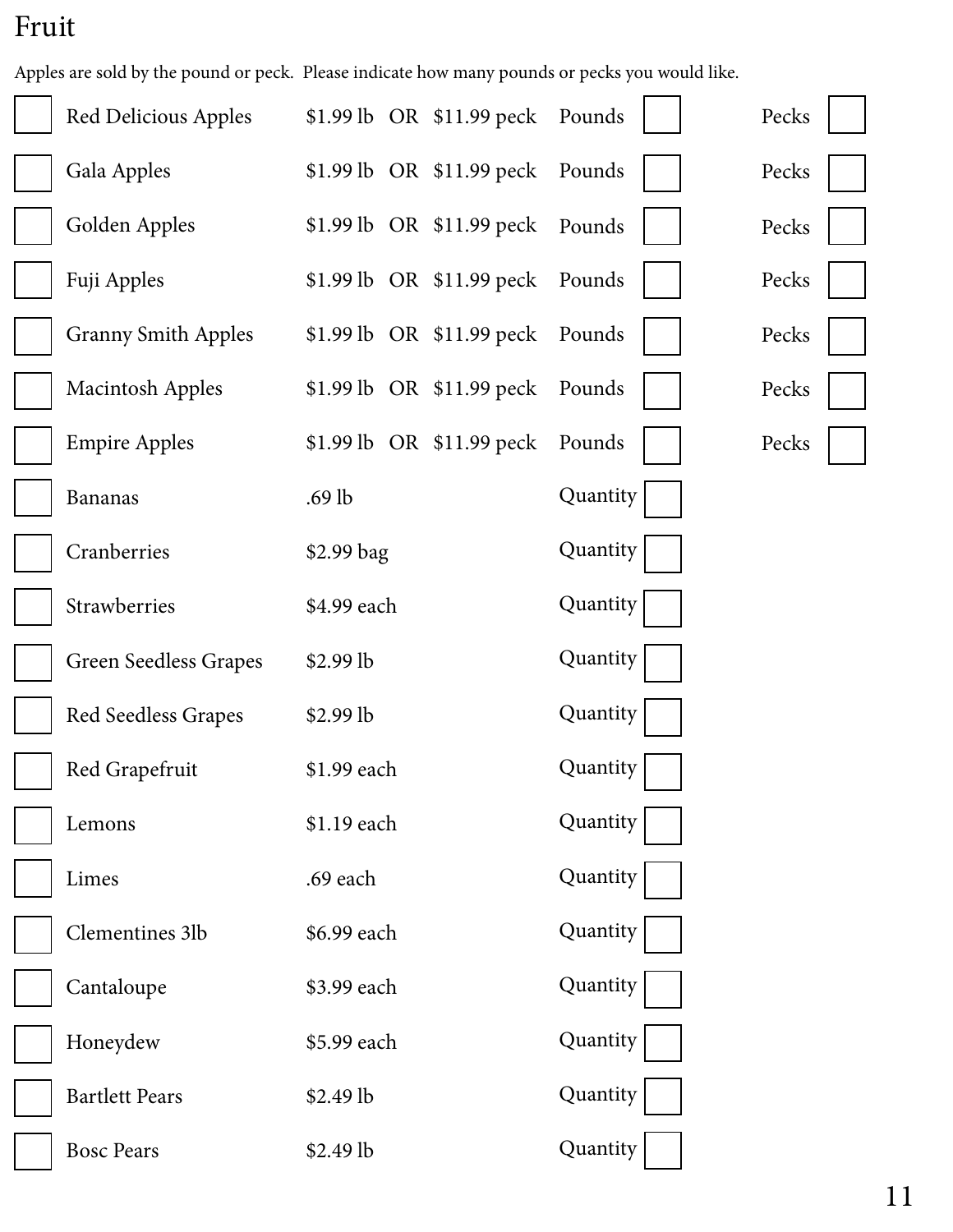| Avocados           | \$1.99 each       | Quantity |
|--------------------|-------------------|----------|
| Coconuts           | \$3.99 each       | Quantity |
| Figs Nutra Golden  | \$4.99 each (pkg) | Quantity |
| Pineapple – golden | \$3.99 each       | Quantity |